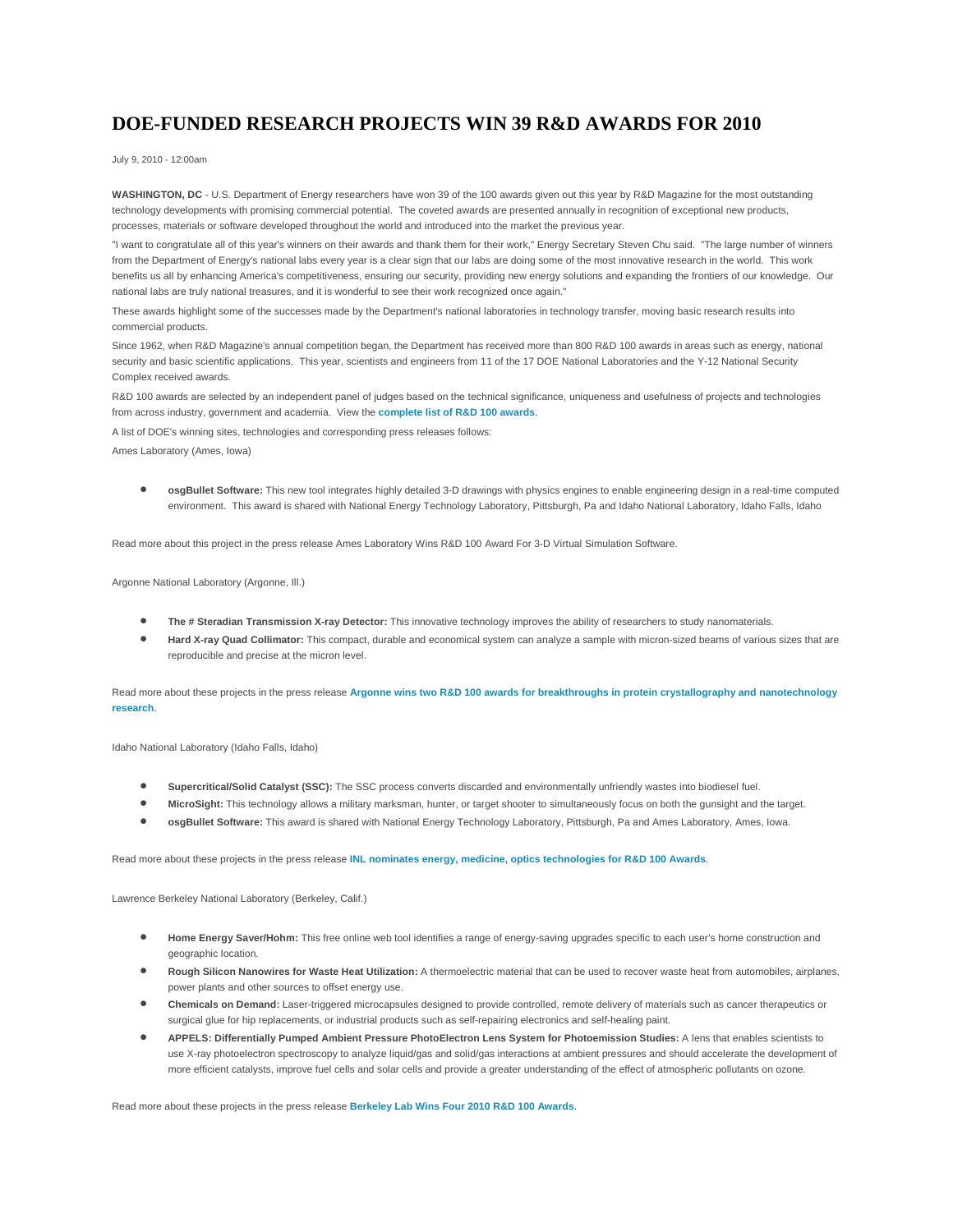Lawrence Livermore National Laboratory (Livermore, Calif.)

- **Statistical Radiation Detection System:** The statistical radiation detection system is a novel software solution that nonexperts can use to rapidly and reliably detect radionuclides in applications that require accurate identification of radioactive material.
- **High-Performance Strontium Iodide Scintillator for Gamma-Ray Spectroscopy:** The europium-doped strontium iodide scintillator allows the fastest, highest-resolution gamma-ray spectroscopy for detectors to identify radionuclides for homeland security and other applications. This project was developed in conjunction with Oak Ridge National Laboratory, Fisk University, Radiation Monitoring Devices Inc. and the Department of Homeland Security's Domestic Nuclear Detection Office.
- **Energy Monitor for Ultrahigh-brightness X-ray Pulses:** The X-ray free electron laser energy monitor non-intrusively measures the energy of ultrahigh intensity X-ray pulses produced by revolutionary X-ray free electron lasers.
- **Grating Actuated Transient Optical Recorder (GATOR):** This technology is a diagnostic system that can acquire sequential images of X-rays or optical light with the time resolution of a trillionth of a second or better.
- **Ultrapermeable Carbon Nanotube Membranes:** Extremely permeable and stable carbon nanotube membranes provide ultrafast water flow that could revolutionize the water purification industry.
- **Microelectromechanical Systems (MEMS)-based Adaptive-Optics Optical Coherence Tomography:** This system is a clinical instrument that provides non-invasive, ultrahigh resolution, three-dimensional volumetric retinal images for ophthalmologists and optometrists to view retinal structures at the cellular level.

Read more about these projects in the press release **[LLNL scientists and engineers capture six awards for top industrial innovations](https://publicaffairs.llnl.gov/news/news_releases/2010/NR-10-07-02.html)**.

Los Alamos National Laboratory (Los Alamos, N.M.)

- **Ultrasonic Algal Biofuel Harvester:** The one-of-a-kind harvester uses extremely high frequency sound waves to harvest and extract oils and proteins from algae, separating out and recycling the water, all in one integrated system.
- **DAAFox Environmentally-friendly Secondary Explosive:** The new synthesis method results in an explosive material, DiAminoAzoxyFurazan, with an ideal combination of physical characteristics-it resists ignition, reducing the possibility of accidental detonation.
- **MOXIE: Movies of eXtreme Imaging Experiments:** The uses for MOXIE include nuclear weapon certification without nuclear testing through X-ray movies of mock detonations, used to verify computer models. The camera enables scientists to study the physical properties of materials, including equations of state, fusion plasmas, discharge formation, shock physics and fracture mechanics.
- **Ultraconductus:** This nanotechnology was developed for the manufacture of high-tech wires and cables that have tensile strength greater than steel, operate at room temperatures and conduct electricity more easily than any other metal alloy.
- **Solution Deposition Planarization (SDP) Superconductor Substrate Preparation Process:** This simpler and environmentally-friendly process seeks to reduce production costs of superconducting materials, while supporting significantly higher power densities and producing virtually no toxic manufacturing waste.

Read more about these projects in the press release **[Lab captures five R&D100 awards for 2010](http://www.lanl.gov/news/releases/lab_captures_five_r_d_d100_awards_for_2010_newsrelease.html)**.

National Energy Technology Laboratory (Pittsburgh, Pa.)

- **Cerium Oxide Coating for Oxidation Rate Reduction in Stainless Steels and Nickel Superalloys:** This surface treatment technology extends the lifetime of metal components exposed to oxidizing environments. These ultra-supercritical operating conditions enable high-efficiency, clean power generation, thereby extending our national resources, such as coal and petroleum, while protecting our environment.
- **osgBullet:** This award is shared with Ames Laboratory, Ames, Iowa and Idaho National Laboratory, Idaho Falls, Idaho.

Read more about these projects in the press release **[NETL Technologies Garner R&D 100 Awards](http://www.netl.doe.gov/publications/press/2010/100708-NETL_Technologies_Garner_R&D_100_Awards.html)**.

National Renewable Energy Laboratory (Golden, Colo.)

- **Black Silicon" Nanocatalytic Wet-Chemical Etch:** "Black silicon" solar cells, which have been chemically etched to appear black, can better absorb the Sun's energy. The inexpensive, one-step method reduces light reflection from silicon wafers to less than two percent and promises to reduce manufacturing production cost and capital expense.
- **Amonix 7700 Solar Power Generator:** This highly concentrated, highly efficient bulk power generator produces 40 percent more energy than conventional fixed photovoltaic panels. The technology was developed in a partnership between NREL and Amonix.

Read more about these projects in the press release **[NREL Solar Research Garners Two Prestigious R&D 100 Awards](http://www.nrel.gov/news/press/2010/867.html)**.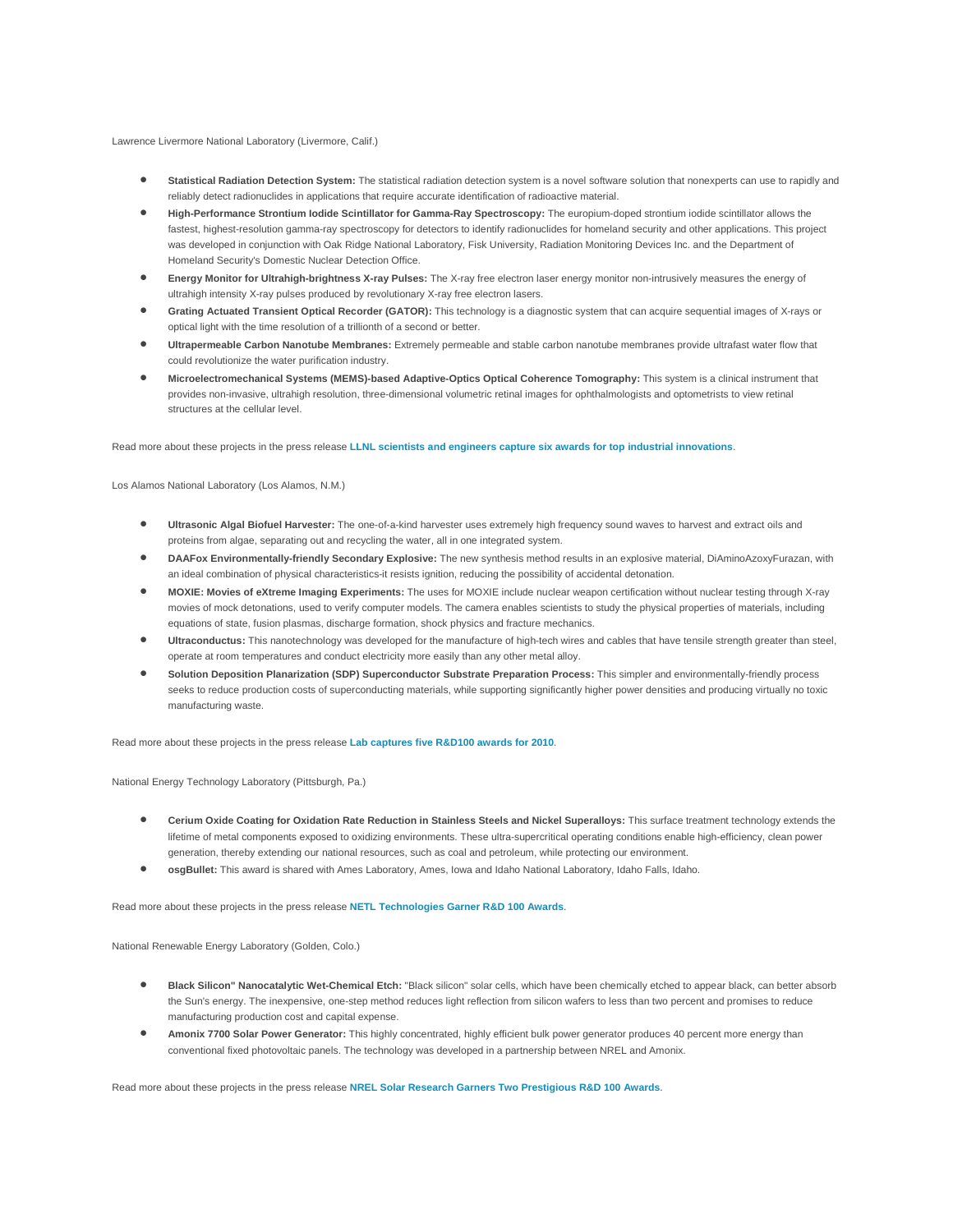Oak Ridge National Laboratory (Oak Ridge, Tenn.)

- **Liquid Microjunction Surface Sampling Probe for Mass Spectrometry:** This fast, cost-effective technology improves the ability to analyze materials under real-world conditions and will expand the range of uses within the biological sciences, including applications in pharmaceutical research and drug discovery.
- **Sulfur-Carbon Nanocomposite Cathode Material and Additives for Lithium-Sulfur Batteries:** The technology improves lithium-ion battery technology and has the potential to aid in the harnessing, storage and use of electricity from renewable energy sources.
- **Ultrasensitive Nanomechanical Transducers Based on Nonlinear Resonance:** The technology enables sensitive linear detection of force or mass for a number of important applications, including chemical and biological detection, inertial navigation and thermal imaging.
- **Strontium Iodide Scintillator for Gamma Ray Spectroscopy:** This project was submitted by Lawrence Livermore National Laboratory and developed in conjunction with ORNL, Fisk University, Radiation Monitoring Devices Inc. and the Department of Homeland Security's Domestic Nuclear Detection Office.
- **Mode-Synthesizing Atomic Force Microscope:** This novel measurement system can obtain a wealth of material information from both the surface and the subsurface domain, opening unlimited opportunities in nanoscience in a variety of endeavors, including human health, environmental studies, toxicology, nanofabrication, cell mechanics and energy research.
- **High-Performance, High-Tc Superconducting Wires enabled via Self-assembly of Non-superconducting Columnar Defects:** The technology is designed to create non-superconducting nanoscale columnar defects within high-temperature superconducting wires that enable large currents to flow through the materials in the presence of high applied magnetic fields.
- **Ztherm Modulated Thermal Analysis:** This technology provides a tool for failure analysis of devices such as electrical conductors or semiconductors in flexible electronic devices and polymer photovoltaic devices. This project was developed and jointly submitted by ORNL and Asylum Research Company.
- **Telemedical Retinal Image Analysis and Diagnosis:** The TRIAD technology is a web-based telemedical diagnostic system designed to conduct automated eye screenings of large patient populations for blinding diseases, such as diabetic retinopathy, in a primary health care setting.

Read more about these projects in the press release **[ORNL researchers win eight R&D 100 awards](http://www.ornl.gov/info/press_releases/get_press_release.cfm?ReleaseNumber=mr20100708-00)**.

Pacific Northwest National Laboratory (Richland, Wash.)

- **Ion Mobility Spectrometer on a Microchip:** This technology dramatically improves the ability to detect and identify trace molecules from explosives or disease- revealing proteins in blood.
- **IncubATRTM--the Live-Cell Monitor:** This technology combines a cell culture incubator with a spectroscope to detect important biological and chemical changes in living cells that are invisible to the naked eye. The invention will speed up scientific discovery, reduce costs and curtail the need for live animal testing.
- GammaTrackerTM: This handheld device can correctly locate the source of and differentiate between different radioactive elements.
- **Propylene Glycol from Renewable Sources:** A production facility has been initiated to mass produce propylene glycol, a common additive found in household items like food, cosmetics and liquid detergents, from renewable plant-based products rather than oil.

Read more about these projects in the press release **[PNNL scientists win four R&D 100 awards for environment, biology, security technologies](http://www.pnl.gov/news/release.aspx?id=805)**.

Sandia National Laboratories (Albuquerque, N.M.)

- **Acoustic Wave Biosensor for Rapid-Point-of-Care Medical Diagnosis:** This technology is a handheld instrument that performs rapid, point-of-care medical diagnostic analyses of viruses, proteins, bacteria and DNA with little or no sample preparation.
- **CANARY: Event Detection Software:** CANARY provides continuous monitoring of water quality from networked sensors for automated event detection, which enables improved security and operations within water distribution systems worldwide.
- **Micro Power Source:** The Micro Power Source is a rechargeable ultra-small form factor that integrates a lithium-ion-based solid electrolyte battery with an ultra-thin photovoltaic collector as an energy harvester. This work was performed jointly with Pacific Northwest National Laboratory and Front Edge Technology Inc.
- **Multifunctional Optical Coatings by Rapid Self-Assembly:** This simple, safe, and economical coating process enables the development of paradigm-shifting multifunctional nanomaterials and optical coatings with architectures and properties not attainable by current processing methods.

Read more about these projects in the press release **[Sandia wins four R&D 100 Awards in wide-ranging display of expertise](https://share.sandia.gov/news/resources/news_releases/rd100/)**.

Y-12 National Security Complex (Oak Ridge, Tenn.)

• **Modulated Tool-Path (MTP) Chip Breaking System:** The MTP chip breaking system provides an unmatched chip breaking solution for machining operations. The MTP chip breaking system produces user-selectable chip lengths and work piece finishes and is compatible with any material, work piece shape and depth of cut.